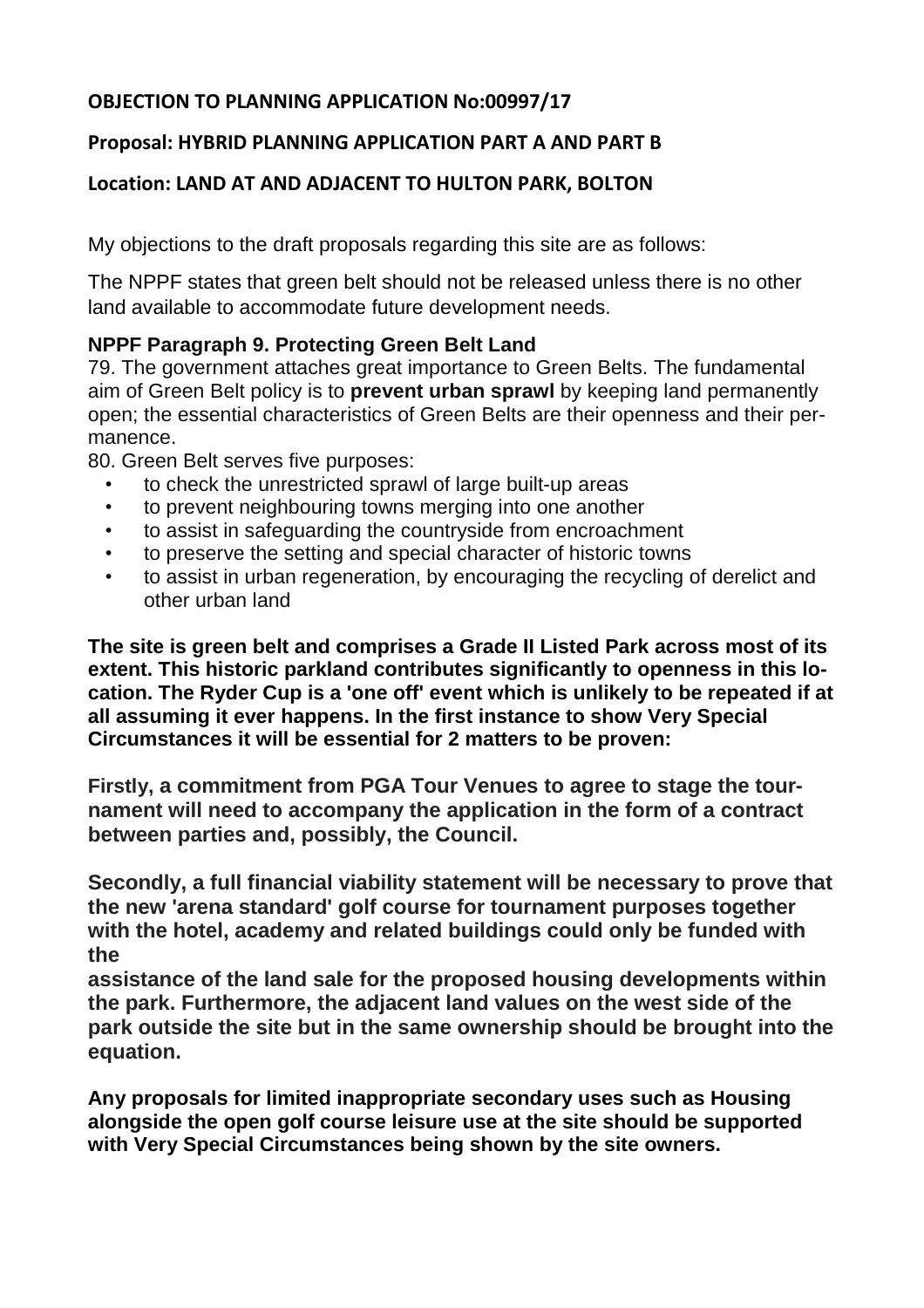**There is sufficient land elsewhere within Bolton outside green belt and recently identified as Safeguarded Land in the Bolton Allocations Plan. In line with recent guidance in paragraph 85 of the NPPF these allocations will accommodate future housing and other development needs. These Safeguarded areas are in suitable Housing Market Areas across the borough. Safeguarded Land should be considered first for local development requirements.**

**In support of these objections it is noted Bolton's Allocations Plan** sets out how the Core Strategy will be implemented and contains a number of policies to support this implementation. The Allocations Plan was adopted in December 2014. It proposes the deletion of some Green Belt land around Cutacre to allow for employment development in line with the Core Strategy and also the addition of a smaller area of land within Bolton to be added to the Green Belt. **Extensive areas of Safeguarded Land are identified in the recent Bolton Allocations Plan.**

**Policy CG7AP of the Allocations Plan** provides the Council's stance on Green Belt land, preventing development in these areas which "does not maintain the openness of land or which conflicts with the purposes of including land within the Green Belt" with a limited number of exceptions. Limited infilling is to be permitted in villages at Hart Common and Scot Lane End.

**Paragraph 85 of the NPPF** confirms that Local Planning Authorities may wish to identify areas of 'safeguarded land' between the urban area and the Green Belt to accommodate long-term development needs well beyond the plan period. New boundaries must have regard for the permanence of the designation by redefining boundaries which endure beyond the Local Plan period.

Signature:

Print Name:

Address:

Telephone:

email: